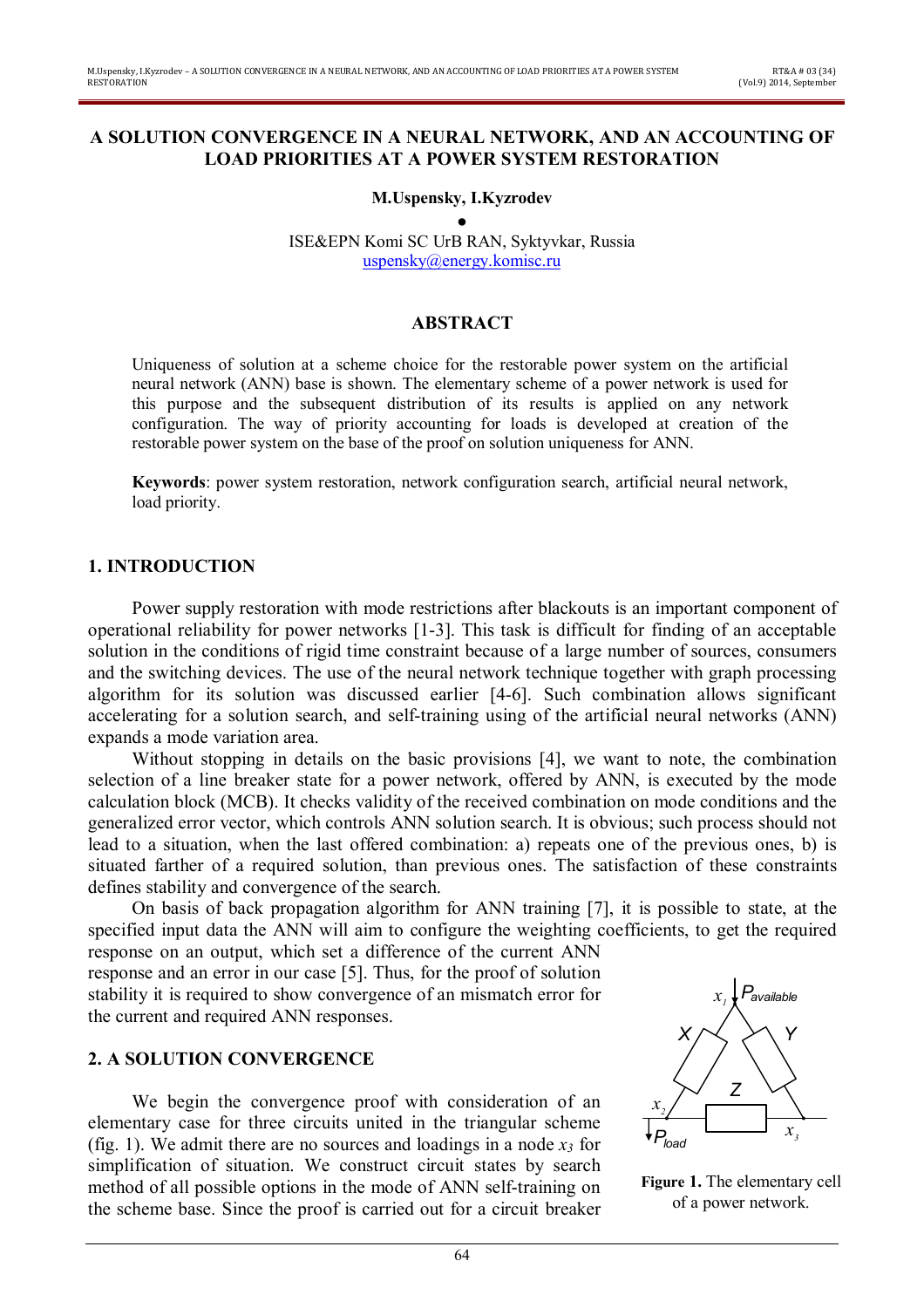state, target parameter considers the consumer providing with active power. Voltage level restrictions in nodes and currents in circuit are assigned to MCB.

Reaction of the error forming algorithm to all possible breaker state combinations for a distribution network and ANN responses to them is shown in tab. 1. HereORS – operational restrictions on breakers of a distribution network: 1 – operations are allowed with the breaker, 0 – operations are prohibited with the breaker. ANN – the breaker state is offered ANN: 1 – the breaker is switched on,  $0$  – the breaker is switched off. MCB – a network state is after MCB work:  $1$  – the breaker is switched on, 0 – the breaker is switched off. The *n*-th approximation error: 1 – the unallowable switching on because of the mode revealed by the error shaping block in MCB after its work.  $X, Y, Z$  – circuit breakers (fig. 1).

| <b>ANN</b>       | <b>ORS</b>       | MCB              | An error of 1-   | An error of 2-           | An error of 3-           | Combination      |
|------------------|------------------|------------------|------------------|--------------------------|--------------------------|------------------|
| XYZ              | XYZ              | XYZ              | st approx.       | nd approx.               | rd approx.               | $\#$             |
| $\overline{000}$ | $\overline{000}$ | $\overline{000}$ | 000              |                          |                          | $\overline{0,0}$ |
| $\overline{000}$ | 001              | 000              | $\overline{001}$ | $\equiv$                 | $\equiv$                 | $\overline{0,1}$ |
| $\overline{000}$ | 010              | 000              | $\overline{010}$ | $\equiv$                 | $\equiv$                 | $\overline{0,2}$ |
| 000              | 011              | 000              | $\overline{011}$ | $\overline{\phantom{0}}$ | $\overline{\phantom{0}}$ | 0,3              |
| 000              | 100              | 000              | $\overline{000}$ | $\overline{\phantom{0}}$ | $\qquad \qquad -$        | $\overline{0,4}$ |
| 000              | 101              | 000              | 001              | 100                      | 000                      | 0,5              |
| 000              | 110              | 000              | 010              | 100                      | 000                      | 0,6              |
| 000              | 111              | 000              | 011              | 000                      | $\equiv$                 | $\overline{0,7}$ |
|                  |                  |                  |                  |                          |                          |                  |
| 001              | 000              | 000              | 001              | 000                      | $\overline{\phantom{0}}$ | 1,0              |
| $\overline{001}$ | 001              | 001              | $\overline{001}$ | 000                      | $\qquad \qquad -$        | 1,1              |
| 001              | 010              | 000              | 011              | 000                      | $\qquad \qquad -$        | 1,2              |
| 001              | 011              | 001              | 011              | 000                      | $\qquad \qquad -$        | 1,3              |
| 001              | 100              | $\overline{000}$ | $\overline{001}$ | 000                      | $\equiv$                 | $\overline{1,4}$ |
| 001              | 101              | 001              | 101              | 000                      | $\overline{\phantom{0}}$ | $\overline{1,5}$ |
| $\overline{001}$ | 110              | 000              | $\overline{011}$ | 100                      | 000                      | $\overline{1,6}$ |
| 001              | 111              | 001              | $\overline{011}$ | 000                      | $\qquad \qquad -$        | $\overline{1,7}$ |
|                  |                  |                  |                  |                          |                          |                  |
| $\overline{010}$ | 000              | 000              | 010              | 000                      | $\qquad \qquad -$        | 2,0              |
| 010              | 001              | 000              | 011              | 000                      | $\equiv$                 | $\overline{2,1}$ |
| 010              | 010              | 010              | 000              | $\frac{1}{2}$            | $\overline{\phantom{0}}$ | $\overline{2,2}$ |
| $\overline{010}$ | 011              | $\overline{010}$ | $\overline{001}$ | 000                      | $\overline{\phantom{0}}$ | 2,3              |
| $\overline{010}$ | 100              | $\overline{000}$ | 010              | $\overline{000}$         | $\equiv$                 | $\frac{2,4}{ }$  |
| 010              | 101              | 000              | 011              | 000                      | $\qquad \qquad -$        | $\overline{2,5}$ |
| 010              | 110              | 010              | 100              | $\overline{000}$         | $\equiv$                 | 2,6              |
| 010              | 111              | 010              | 001              | 000                      | $\overline{\phantom{0}}$ | 2,7              |
|                  |                  |                  |                  |                          |                          |                  |
| 011              | 000              | 000              | 011              | 000                      | $\qquad \qquad -$        | 3,0              |
| 011              | 001              | 001              | 010              | 000                      | $\overline{\phantom{0}}$ | $\overline{3,1}$ |
| 011              | $\overline{010}$ | 010              | $\overline{001}$ | $\overline{000}$         | $\overline{\phantom{0}}$ | 3,2              |
| 011              | 011              | 011              | 000              | $\equiv$                 | $\overline{\phantom{0}}$ | 3,3              |
| 011              | 100              | 000              | 011              | 000                      | $\overline{\phantom{0}}$ | 3,4              |
| $\overline{011}$ | 101              | 001              | 110              | 000                      | $\overline{\phantom{0}}$ | 3,5              |
| 011              | 110              | 010              | 101              | 000                      |                          | $\overline{3,6}$ |

Table 1. Forming stages of an error vector for all possible breaker state combinations of a network and an ANN response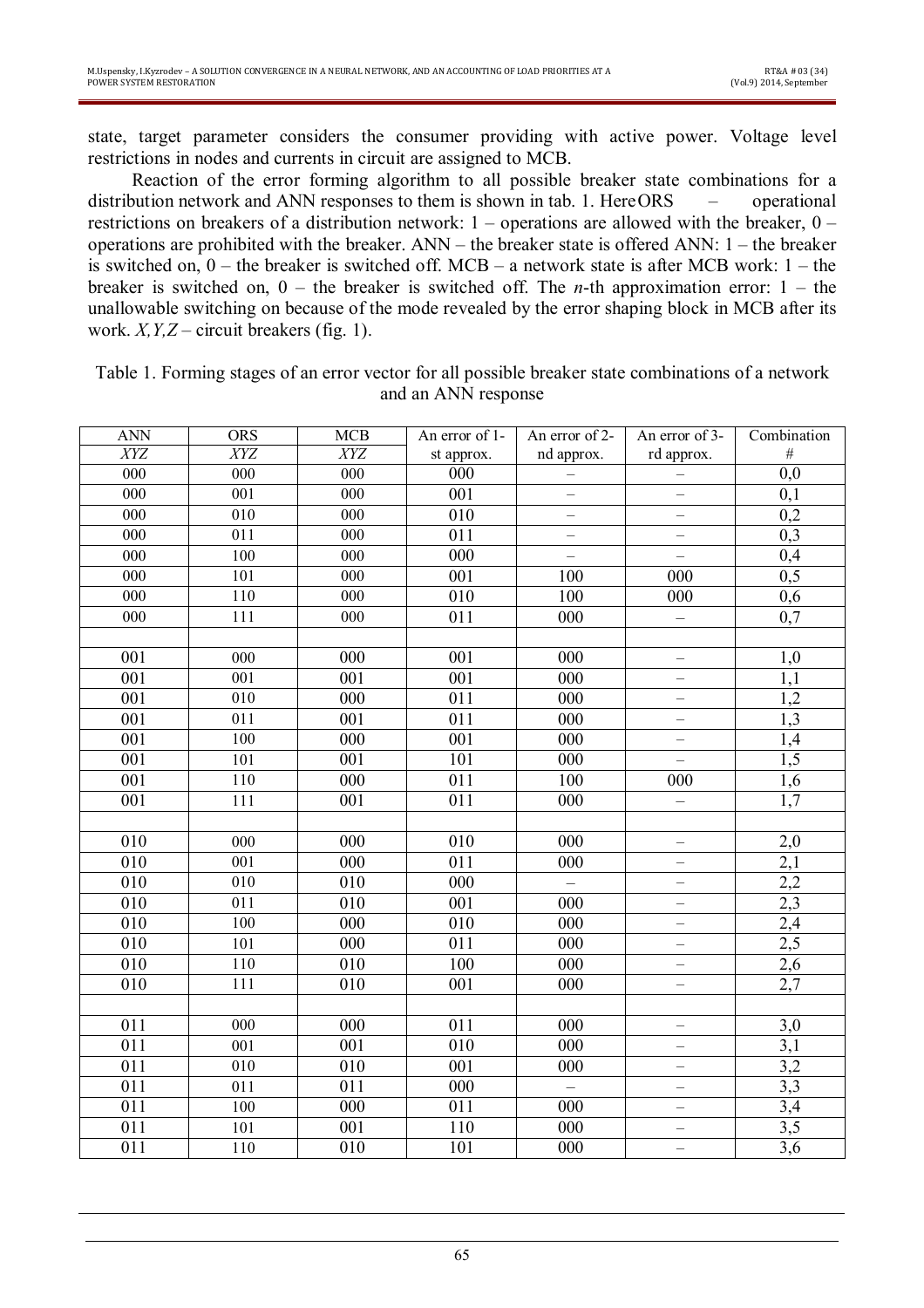| continuation of table 1 |                  |                  |                  |                          |                          |                  |  |  |  |  |  |
|-------------------------|------------------|------------------|------------------|--------------------------|--------------------------|------------------|--|--|--|--|--|
| <b>ANN</b>              | <b>ORS</b>       | MCB              | An error of 1-   | An error of 2-           | An error of 3-           | Combination      |  |  |  |  |  |
| XYZ                     | XYZ              | XYZ              | st approx.       | nd approx.               | rd approx.               | $\#$             |  |  |  |  |  |
| $\overline{011}$        | 111              | $\overline{011}$ | 000              |                          | —                        | 3,7              |  |  |  |  |  |
|                         |                  |                  |                  |                          |                          |                  |  |  |  |  |  |
| 100                     | 000              | 000              | 100              | 000                      | $\equiv$                 | 4,0              |  |  |  |  |  |
| 100                     | 001              | 000              | 101              | 000                      | $\overline{\phantom{0}}$ | 4,1              |  |  |  |  |  |
| 100                     | $\overline{010}$ | $\overline{000}$ | 110              | $\overline{000}$         | $\overline{\phantom{0}}$ | 4,2              |  |  |  |  |  |
| 100                     | 011              | 000              | 111              | 000                      | $\overline{\phantom{0}}$ | 4,3              |  |  |  |  |  |
| 100                     | 100              | $\overline{000}$ | 100              | $\equiv$                 | $\equiv$                 | 4,4              |  |  |  |  |  |
| 100                     | 101              | 000              | 101              | 100                      | 000                      | $4,5$ (!)        |  |  |  |  |  |
| 100                     | 110              | $\overline{000}$ | 110              | 100                      | 000                      | $4,6$ (!)        |  |  |  |  |  |
| 100                     | $\overline{111}$ | 000              | $\overline{111}$ | $\overline{000}$         |                          | 4.7              |  |  |  |  |  |
|                         |                  |                  |                  |                          |                          |                  |  |  |  |  |  |
| 101                     | $\overline{000}$ | 000              | 101              | 000                      | $\overline{\phantom{0}}$ | 5,0              |  |  |  |  |  |
| 101                     | 001              | 001              | 100              | 000                      | $\qquad \qquad -$        | $\overline{5,1}$ |  |  |  |  |  |
| 101                     | 010              | 000              | 111              | $\overline{000}$         | $\overline{\phantom{0}}$ | 5,2              |  |  |  |  |  |
| 101                     | $\overline{011}$ | $\overline{001}$ | 110              | $\overline{000}$         | $\overline{\phantom{0}}$ | $\overline{5,3}$ |  |  |  |  |  |
| 101                     | 100              | $\overline{000}$ | 101              | 000                      | $\overline{\phantom{0}}$ | $\overline{5,4}$ |  |  |  |  |  |
| 101                     | 101              | 101              | 000              | $\frac{1}{2}$            | $\overline{\phantom{0}}$ | 5,5              |  |  |  |  |  |
| 101                     | 110              | $\overline{000}$ | 111              | 100                      | $\equiv$                 | 5,6(!)           |  |  |  |  |  |
| 101                     | 111              | 101              | $\overline{000}$ | $\overline{\phantom{0}}$ | $\qquad \qquad -$        | 5,7              |  |  |  |  |  |
|                         |                  |                  |                  |                          |                          |                  |  |  |  |  |  |
| 110                     | 000              | 000              | 110              | 000                      | $\overline{\phantom{0}}$ | 6,0              |  |  |  |  |  |
| 110                     | $\overline{001}$ | $\overline{000}$ | $\overline{111}$ | $\overline{000}$         | $\overline{\phantom{0}}$ | 6,1              |  |  |  |  |  |
| 110                     | 010              | 010              | 100              | 000                      | $\qquad \qquad -$        | 6,2              |  |  |  |  |  |
| 110                     | 011              | 010              | 101              | 000                      | $\overline{\phantom{0}}$ | 6,3              |  |  |  |  |  |
| 110                     | 100              | 000              | 110              | 000                      | $\equiv$                 | 6,4              |  |  |  |  |  |
| 110                     | 101              | $\overline{000}$ | 111              | 100                      | $\overline{\phantom{0}}$ | 6,5(!)           |  |  |  |  |  |
| $\overline{110}$        | 110              | 110              | $\overline{000}$ | $\overline{a}$           | $\qquad \qquad -$        | 6,6              |  |  |  |  |  |
| 110                     | 111              | $\overline{110}$ | $\overline{000}$ | $\overline{\phantom{0}}$ | $\equiv$                 | $\overline{6,7}$ |  |  |  |  |  |
|                         |                  |                  |                  |                          |                          |                  |  |  |  |  |  |
| 111                     | 000              | 000              | $\overline{111}$ | 000                      | $\qquad \qquad -$        | 7,0              |  |  |  |  |  |
| 111                     | 001              | 001              | 110              | 000                      | $\qquad \qquad -$        | $\overline{7,1}$ |  |  |  |  |  |
| 111                     | 010              | 010              | 101              | 000                      | $\qquad \qquad -$        | 7,2              |  |  |  |  |  |
| 111                     | 011              | 011              | 100              | $\overline{000}$         | $\qquad \qquad -$        | 7,3              |  |  |  |  |  |
| 111                     | 100              | $\overline{000}$ | $\overline{111}$ | $\overline{000}$         | $\overline{\phantom{0}}$ | 7,4              |  |  |  |  |  |
| 111                     | 101              | 101              | 010              | 000                      | $\equiv$                 | 7,5              |  |  |  |  |  |
| 111                     | 110              | 110              | 001              | 000                      | $\overline{\phantom{0}}$ | 7,6              |  |  |  |  |  |
| $\overline{111}$        | 111              | $\overline{011}$ | 100              | $\overline{000}$         |                          | 7,7              |  |  |  |  |  |

Since the error is equal to zero after several iterations for all considered cases, the assumption of a solution convergence for the power network scheme (fig. 1) is established. It is necessary to consider separately the cases noted by a sign "(!)". Here at the initial stage the error indicates circuit switch on, inadmissible on mode conditions. This circuit will be switched on nevertheless, but at other admissible state combination of breakers. It occurs because the error-shaping block forbids circuit switch on for the studied combination in this case because of mode restrictions, but search of the correct solution remains for ANN.

Now we will consider a case of a power network from any number of circuits, sources and consumers. Let's,  $V_k = 1$ , if a voltage isn't in the node k, and  $V_k = 0$ , if the node k is connected correctly. Function  $f_{mod}$  is determined as the sum of all nodes  $V_k$ , i.e.  $f_{mod} = \sum_{k=1}^n V_k$ , where *n* is number of nodes, and  $min(f_{mod})$  is the sum of all  $V_k$ , which can't be provided with the electric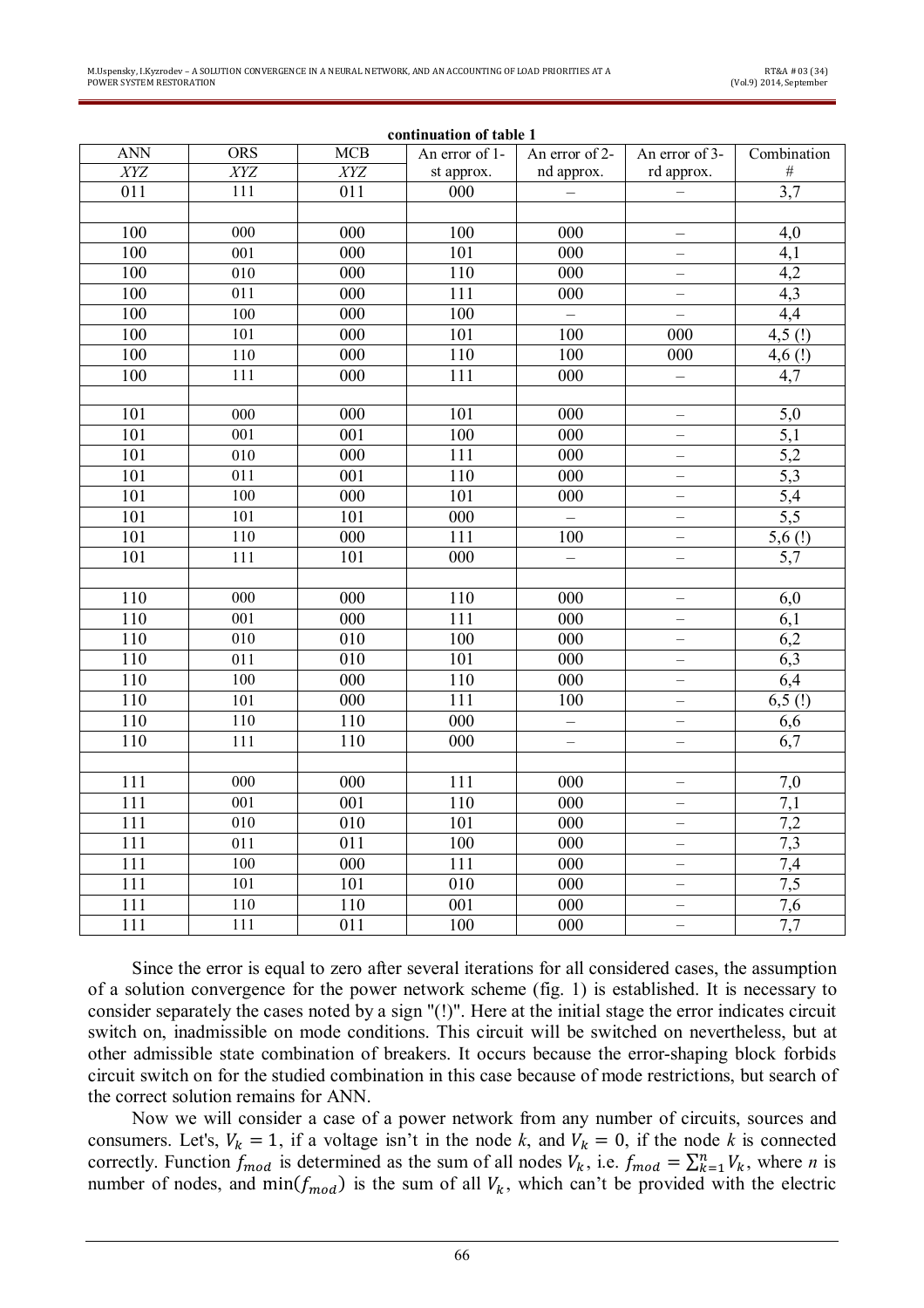power in the current network configuration because of mode and other restrictions, for example, for single line that is impossible to switch on.

When the first ANN response  $(\bar{I})$  is received), it is checked by MCB, then the vector of the generalized error  $(\bar{E})$  is formed for the current response. As a result, some solution (a required response) ( $\bar{R}$ ) is formed, to which it is necessary to lead the current response, i.e.  $\bar{R} = \bar{I} - \bar{E}$ . The  $\bar{R}$ definition initializes BP algorithm. ANN weighting coefficients change so that  $\bar{I} \to \bar{R}$ . When  $\bar{I}$  will change (the state at least of one network line will change), training activity stops, a new ANN response  $\bar{I}_1$  forms  $\bar{E}_1$  and  $\bar{R}_1$ , then the training algorithm is started again. The training cycle is repeated, while  $f_{mod} > min(f_{mod})$ .

Really when forming  $\bar{E}$  there is a continuous updating  $\bar{R}$ , until  $\bar{R}$  become a valid solution, i.e. equality will be executed  $f_{mod}(\overline{R}) = min(f_{mod}(\overline{R}))$ . If to prove that  $f_{mod}$  constantly aims to  $min(f_{mod})$ , it will be proved that any problem can be solved for a finite number of iterations, i.e. computation process is stable.

It is obvious from forming of an error vector algorithm [5] that only one line is considered at the same time. Let's designate it as *X* line from  $x_1$  top to  $x_2$  top. Then all other power network graph can simplify for forming time of an error vector for the considered line as the next ways:

1) if *X* line (switching on) has a available power source  $P_{\text{available}}$  (it is admissible in the  $x_1$ node), and some available / consumed power  $P_{\pm}$  is available in the  $x_3$  node, the graph is minimized



**Figure 2.** Scheme of network with three lines and available power in  $x_1$  node.

to presented it on fig. 2. Thus, all other network can be minimized to relative *Y* line, which characterizes possibility to give power from  $x_3$  to  $x_1$  (operations with *Y* are prohibited in the presence  $P_{\text{available}}$  and  $P_{+}$ ), and to relative *Z* line, which considering possibility to provide the *x*<sup>2</sup> loading through the *x*<sup>3</sup> node, and also  $P_{\pm}$ , which can be to receive/deliver through *Z* or *Y*. Here  $P_{\pm}$  is meant that the node can be a source, a consumer or their combination.  $P_+$  and  $P_{\text{available}}$  can have both one source and different ones. Then the graph convergence of a power network is considered in tab. 1 (a combination 2, 7). If *Z* line is absent / is prohibited to switching on, the combination 2, 3 corresponds from tab. 1 to this case. If *Y* line is absent / is prohibited to switching on, the combination 2, 6 corresponds from tab. 1 to this case. If *Z* and *Y* lines are absent / are prohibited to switching on, the combination 2, 2 corresponds from tab. 1 to this case.

2) If *P*available. is in the *x*<sup>1</sup> node and the *x*<sup>2</sup> node is provided with the power through *Z* line, the network can be minimized to presented it on fig. 3. In this case *Y* line characterizes possibility of power transfer to the  $x_1$  or  $x_2$ nodes by a different way. It is considered in tab. 1 (a combination 4, 7). If *Z* line is absent / is prohibited to switching on, from tab. 1 the combination 4, 6 corresponds from tab. 1 to this case. If *Y* line is absent / is prohibited to switching on, from tab. 1 the combination 4, 3 corresponds from tab. 1 to this case. If *Z* and *Y* lines are absent / are prohibited to switching on, the combination 4, 2 corresponds from tab. 1 to this case.

It is obvious that two described above a case are almost identical and easily pass one in other replacement of *X* line by *Z* and vice versa, but they show in couple as ANN training will behave, when finding the best option of power transfer to the consumer, which is already provided with energy.



**Figure 3.** Scheme of network with available power in  $x_1$  and  $x_3$  nodes.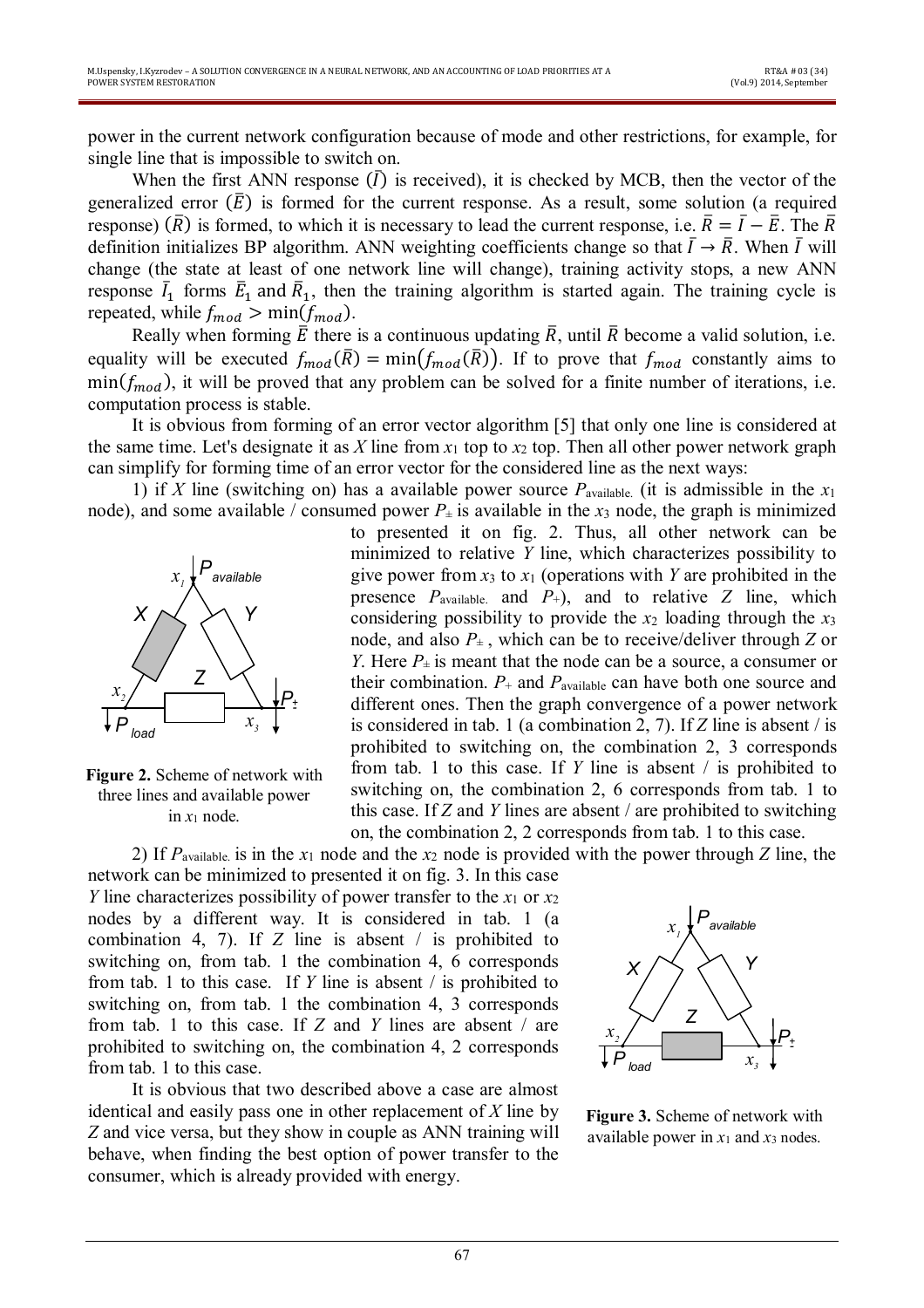3) If the  $x_1$  and  $x_2$  nodes are not connected to a source, the simplified network graph corresponds to it on fig. 4 where *Y* line allows connecting the  $x_1$  node, and *Z* line allows connecting the *x*<sup>2</sup> node. This case is provided to tab. 1 (a combination 0, 7). If *Z* line is absent / is prohibited to switching on, the combination 0, 6 corresponds from tab 1 to this case. If *Y* line is absent / is prohibited to switching on, the combination 0, 3 corresponds from tab. 1 to this case. If *Z* and *Y* lines are absent / are prohibited to switching on, the combination 0, 2 corresponds from tab. 1 to this case.

After forming of an error for *X* line  $=X_i$  the program



**Figure 4.** Scheme of network without available power in  $x_1$  and  $x_2$ 

passes to forming of an error for other lines *X=Xk*. There are considered the simplified network graph representations, and *X<sup>i</sup>* can belong now both *Y* line, and *Z* line for new minimized graphs.

The similar is executed for all lines of the network graph then forming process of an error comes to an end, ANN training procedure is executed to change of its response. Thus, function  $f_{mod}$  changes towards reduction. The further forming procedure of the generalized error and ANN training repeats necessary number of times, until the condition  $f_{mod} = min(f_{mod})$  will be satisfied.

Thus, it is proved that each subsequent solution does not increase the search function of combinations  $f_{mod}$ , therefore, a solution is stabile.

#### **3. AN ACCOUNTING OF LOAD PRIORITIES**

The restorable generators start giving out power and gradually increase it in restoration process of power system. At equal load importance, their providing on the ANN basis is carried out according to above the stated technique. However, different consumers define requirements to load restoration urgency in different degree. In this case, operational restriction on the breaker is prohibition on its switch on (because of repair, audit, etc.). Nevertheless, it is obvious that first of all it is necessary to provide auxiliary of the generator. Generally, degree of urgency is defined by loading priority. How there is such providing for loadings?

If ANN is used, a task complexity is connected with a parallel search of the scheme for load providing. Generally, operational restriction on the breaker defines prohibition on change of the breaker state by the scheme search. Such approach allows using of ANN for load providing taking into account their priority.

If the highest priority loads are provided, the their values, the available powers in the corresponding network nodes and data on the prohibited to change of breaker states are used as basic data (here, prohibition on switch on), if those are available, and zero loadings in all other nodes. The scheme of load providing for the highest priority is defined and is remembered in the training set of the highest priority level. Further, all breakers of network which are switched on at this stage are put under restriction "prohibition on change of state". Loadings of the second priority level are added in node data, and scheme search of load providing is carried out, including the second priority level. Transition to the following priority level is made on power availability of sources after the scheme solution for level with the highest priority. The found new solution is remembered in the training set of the second priority level. These operations repeat for loadings of each priority and stop, if the available power of sources will be settled or if the level of the lowest priority is provided.

Thus, own training set is formed at each priority level, which allows putting in unambiguous compliance the basic data with the received decision, as it has been shown for case with one priority level at assessment of solution convergence on the ANN basis.